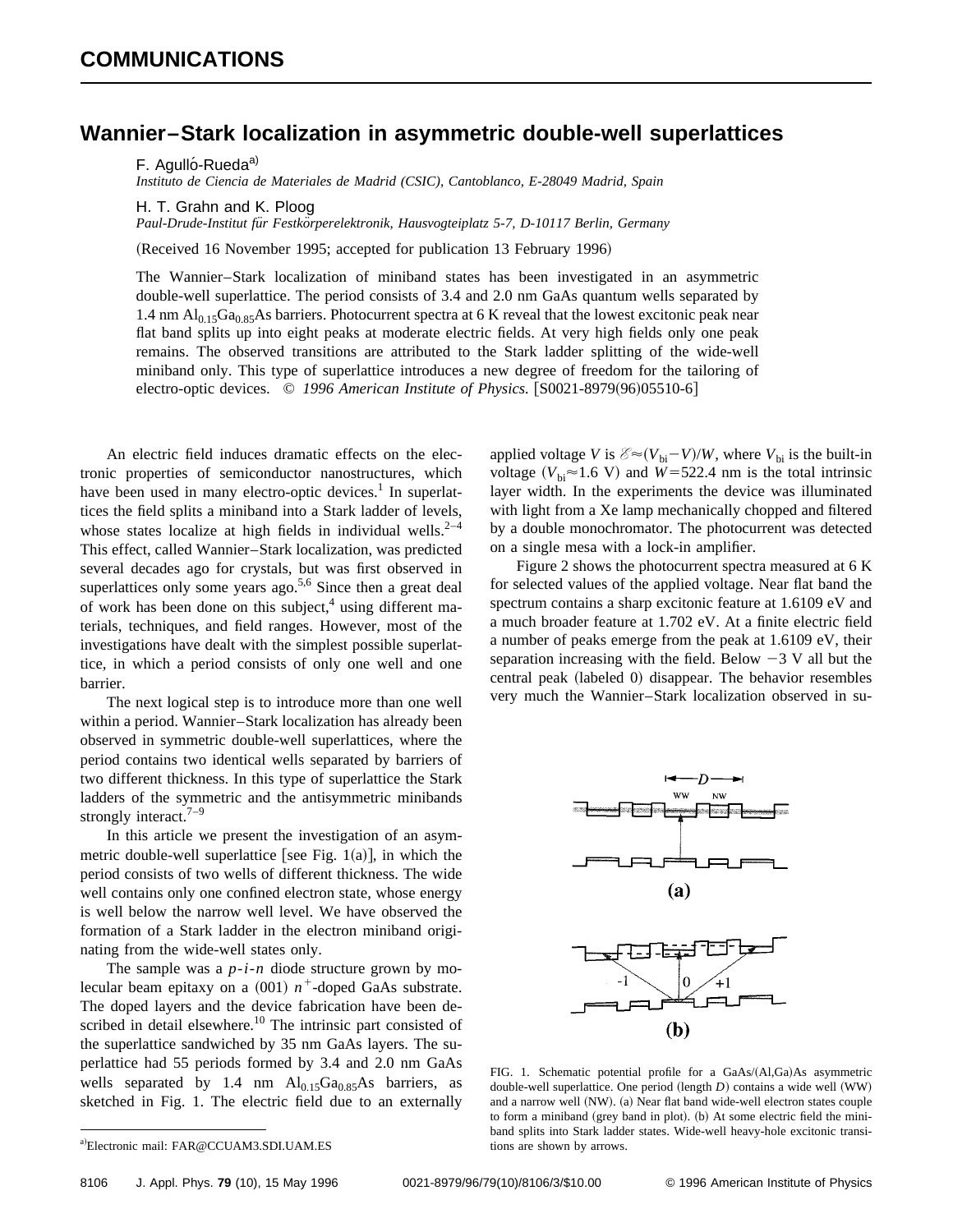

FIG. 2. Photocurrent spectra measured at 6 K for selected values of the applied voltage. Spectra have been offset vertically for clarity. Dotted lines are a guide to the eye. Labels represent the Stark-ladder transition index.

perlattices with a single well and barrier.<sup>5,11</sup> This similarity is even more apparent when the transition energies are plotted as a function of the applied voltage as shown in Fig. 3. The dots represent the transition energies obtained from the second numerical derivative of the photocurrent spectra. Their size scales roughly according to the strength of the transition.

We have calculated the miniband structure at zero electric field for the conduction and the valence bands using a modified Kronig–Penney model.<sup>12</sup> In the conduction band there is one miniband in the energy range  $(41.6, 107.7)$  meV above the conduction band edge of GaAs. We have also done



FIG. 3. Excitonic transition energies obtained from the second numerical derivative of the photocurrent spectra (black dots). Dot size is a measure of the transition strength. The solid lines indicate the transition energies for a superlattice formed only by the wide wells according to  $E_p(\mathscr{E}) = E_0 + pe \mathscr{E}D$ . The labels refer to the value of *p*.

the calculation for isolated individual wells and for an isolated complete period. In the first case the levels of the wide well and the narrow well are, respectively, at 79.3 and 104.5 meV. When the full period is considered the interaction between the two wells repels their levels, moving them, respectively, to 66.6 meV and just above the barrier. Therefore, the miniband originates only from the coupling of the wide-well states. To have an intuitive picture, the system can be treated as a *virtual superlattice* with the same period *D*, but formed only by the wide wells. The narrow wells and the barriers are replaced by an effective barrier. The structure of the widewell minibands for electrons, heavy holes, and light holes can be very well reproduced using a virtual 3.4–4.8 nm GaAs– $Al_{0.09}Ga_{0.91}As$  superlattice. The effect of the narrow wells is to lower the effective barrier (increase the coupling).

Based on the calculations we assign the peak at 1.6109  $eV$  (see Fig. 2) to the lowest transition from the heavy hole to the electron wide-well minibands [vertical arrow in Fig. 1(a)], whose calculated energy is 1.5832 meV without considering excitonic effects. The calculated light-hole transition energy is 1.5866 meV. Its proximity to the stronger heavyhole transition could explain why it does not appear in the spectra. The calculated values differ from the observed ones because we have not fitted any parameter.

At a finite electric field *E* the wide-well miniband splits into a Stark ladder. The peaks observed in Fig. 2 originate from the heavy-hole excitonic transitions between Stark ladder levels [Fig.  $1(b)$ ]. The transition energies are given approximately by  $E_p = E_0 \pm ep \,\mathcal{E}D$  (as shown by straight lines in Fig. 3), where  $p$  is an integer number and  $D$  is the superlattice period. The energy  $E_0$  of the miniband center, which corresponds to the single-well transition of the wide well at zero electric field, was taken as 1.6470 eV to get the best fit with the experimental points. Having the same period the virtual superlattice would give similar results.

In the spectra both the heavy- and the light-hole *intrawell*  $(p=0)$  transitions are observed (see Figs. 2 and 3). At  $-5.0$  V they are, respectively, at 1.6189 and 1.6455 eV. At high fields they deviate from the horizontal straight line in Fig. 3 because in reality their energy is field dependant. This is due to the well-known Stark shift of single-well levels. $13,14$ 

Since the heavy-hole states are localized in a single well at rather low fields, the number of observed interwell transitions is a measure of the spatial extent of the electron wave function.<sup>11</sup> At low fields one observes up to nine transitions. This sets a minimum value of 73.8 nm for the coherence length of the electron wavefunction at flat band. This value compares very well with the values obtained for superlattices with a single well and a single barrier per period. Considering that in our case the number of interfaces doubles, it seems that interfaces do not drastically reduce the coherence length.

The critical electric field necessary to achieve complete localization of the Stark ladder states is  $\mathcal{E}_c \approx \delta E/eD$ , where  $\delta E$  is the miniband width. For heavy holes  $\mathcal{E}_c \approx 11 \text{ kV/cm}$ (≈-1.0 V). For electrons  $\mathcal{E}_c$ ≈82 kV/cm (≈-2.6 V). Below this voltage interwell transitions disappear (see Fig. 2). For higher fields only the intrawell transitions remain.

The difference between the center of the miniband as